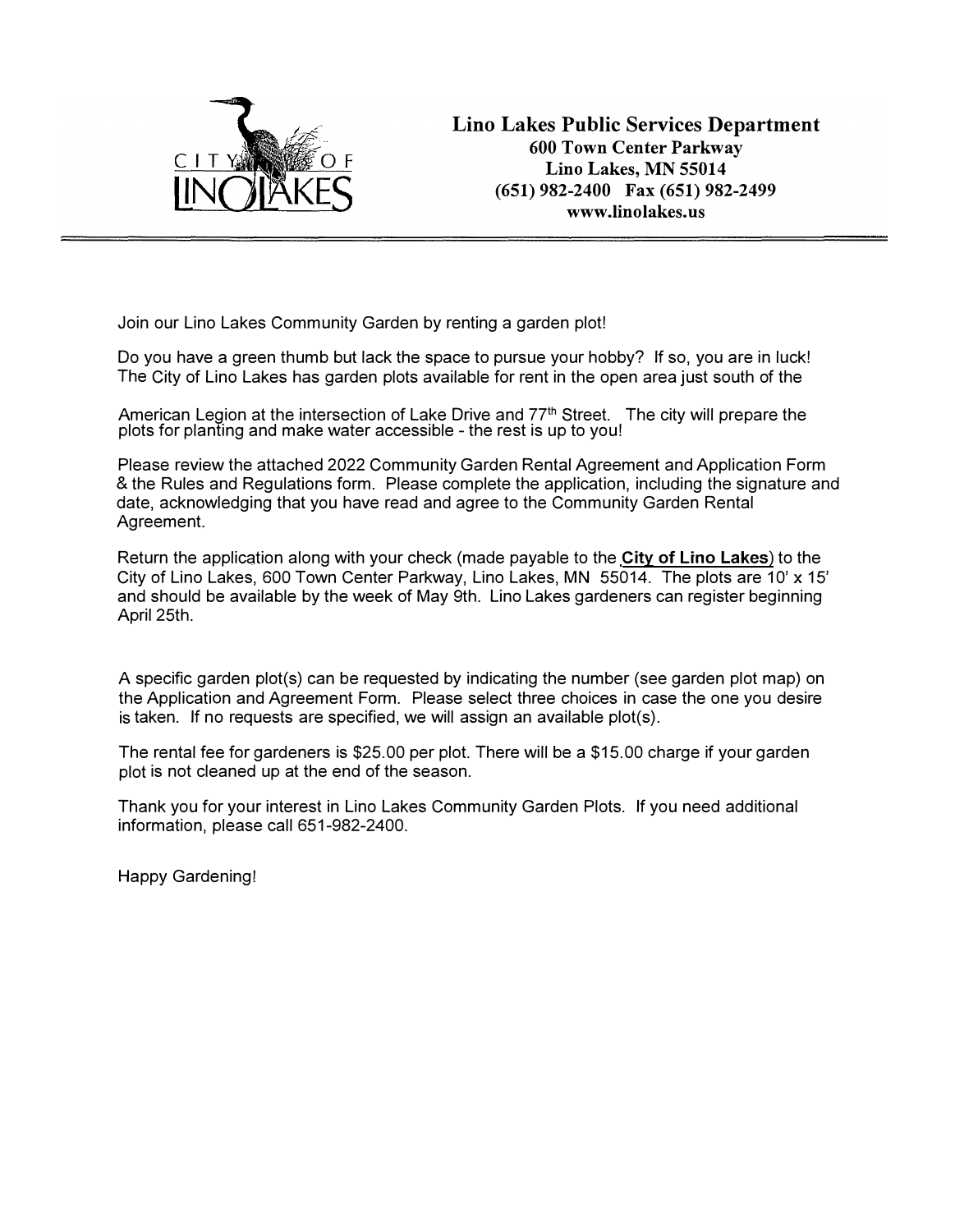

## **Lino Lakes Community Garden Plots Rules and Regulations**

- 1. Due to the limited parking, please park in an orderly fashion on 77 th St. **No parking in the Legion Parking lot. No driving in the garden areas.**
- 2. Crops, plants, vines and vegetation must be contained within the boundaries of one's 1O'x15' garden plot. Respect your neighbor's garden, don't walk on their plot.
- 3. Community garden plots are for personal use only. Gardening for commercial purposes isn't allowed.
- 4. Absolutely no pets are allowed in the community garden area.
- 5. Children in the community garden area are to be supervised at all times.
- 6. Gardeners are expected to keep their plots clear and free of weeds, grass and other debris that can harbor insects. Plots that are not adequately controlled of weeds and cleaned out by the end of the planting season will be charged a \$15.00 per plot fee.
- 7. All weeds, cuttings and other debris must be removed from your garden plot before becoming a nuisance. Pull the weeds along your fence line or plot area. Absolutely no dumping of debris into other garden plots.
- 8. No fertilizers should in any way detrimentally affect adjacent gardens plots or grass areas. Pesticides, insecticides and herbicides need Lino Lake's staff approval.
- 9. The only structures allowed in the community gardens are trellis for vines or melons. Fencing must be no higher than 4 ft. Only metal or metal mesh fencing - no plastic fencing allowed.
- 10. Water spigots are supplied by the city for the entire community garden to utilize. Hoses are not provided. Please roll up your hoses and place in your plot when not in use.
- 11. By October 15, 2022, all crops and non-compost materials must be removed.
- 12. The City of Lino Lakes assumes noliability for any injury, damage, theft or loss of property belonging to the garden user participants, before, during or after their usage and/or lease.
- 13. Absolutely no traps of any kind can be used in the community garden area.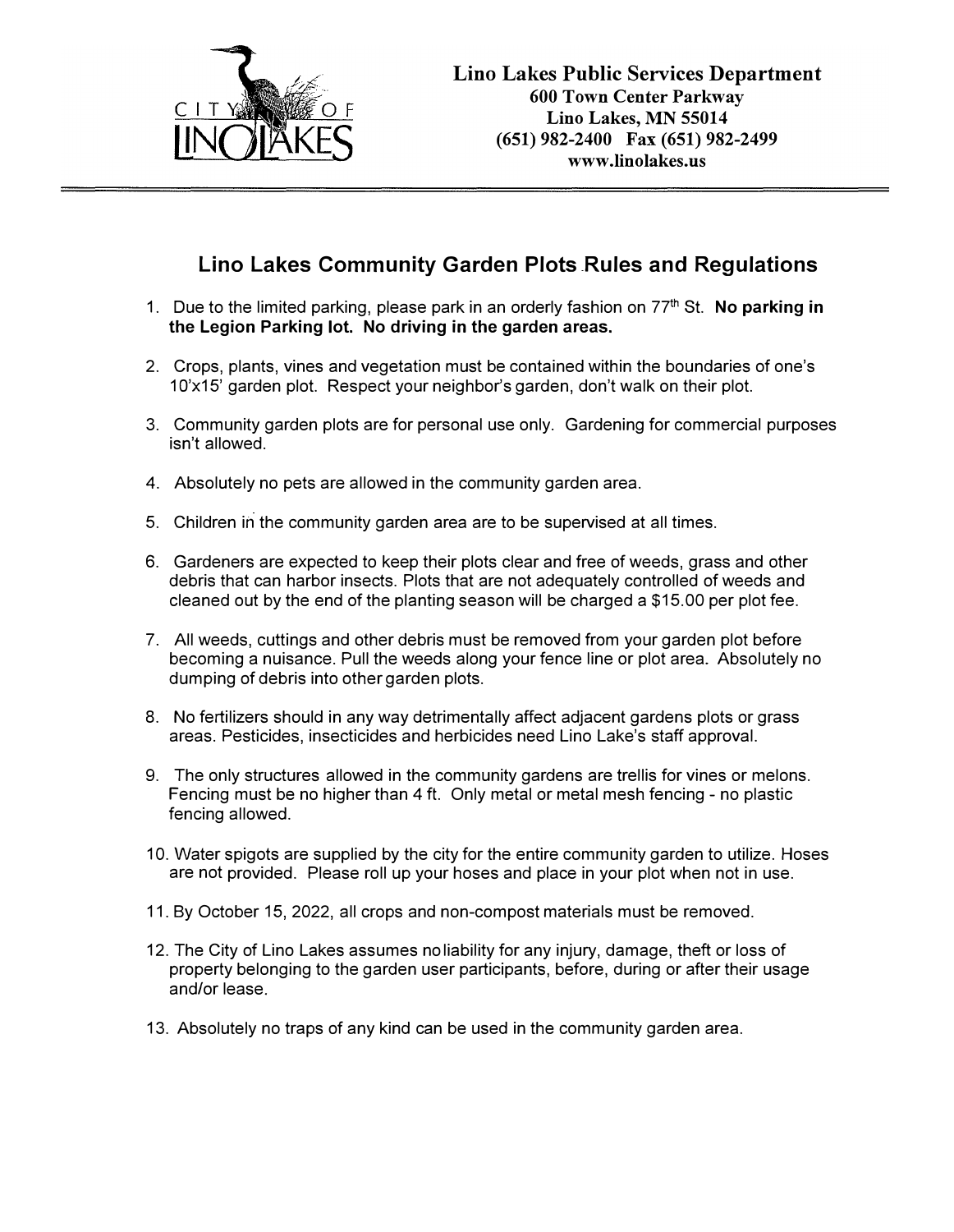# **2022 Community Garden Rental Application and Agreement Form**

Lino Lakes Public Services Department

600 Town Center Parkway, Lino Lakes, MN, 55014

Fax 651-982-2499

#### **Applicant Information**

| Last Name:      | First:     |           |
|-----------------|------------|-----------|
| Street Address: | City:      | Zip Code: |
| Home Phone:     | Work/Cell: | E-Mail:   |

**Community Garden Location: Garden plots are located just south of the American Legion at the intersection of**  Lake Drive and 77<sup>th</sup> Street, Lino Lakes.

Please specify garden plot number request (if any):

 $1<sup>st</sup>$  choice  $2<sup>nd</sup>$  choice  $\_\_$ nd choice ----- <sup>3</sup> rd choice ----- No preference \_\_\_\_ \_

#### **I hereby agree to lease a garden plot at the Lino Lakes Community Gardens from the City of Lino Lakes Public Services Department under the following conditions:**

#### The City agrees to:

- 1. Have the garden plots ready for planting by approximately the week of May  $9<sup>th</sup>$ .
- 2. Stake out and identify with a number each 10' X 15' plot.<br>3. Provide water access
- Provide water access.
- 4. Till the garden plots in the spring

#### The Lessee agrees to:

- 1. Assume all responsibility for all personal property and personal belongings used at the garden area.
- 2. The term of this agreement shall be from the date of this agreement through October 15th of the same year, at which time all fencing and personal property shall be removed by the gardener from the garden area or the City will dispose of it.
- 3. I understand and acknowledge that, while the City of Lino Lakes owns the Community Garden property said property is being provided to the public "as is" and the City makes no representations or warranties with respect to the property. I also acknowledge that I am using the property at my own risk, that the property is used by other members of the public over whom the City exercises no control, and that I assume all liability arising out of the use of the property by me or my family. I agree to hold the City harmless from any claims arising for such use of, or presence upon, said property.

#### **DATA PRIVACY**

In accordance with the MN Government Data Practices Act, the Public Services Department hereby informs you that the *personal information we are requesting of you on our application is considered private. Private data is available to you and to City staff who need to have this information to perform their duties.* 

I have read, understand and agree to all of the above-mentioned conditions for the rental of the City of Lino Lakes Community Garden Plots.

Signature **Date** 

| <b>2022 PAYMENT INFORMATION</b>                                                  |                                         |                                             |  |  |
|----------------------------------------------------------------------------------|-----------------------------------------|---------------------------------------------|--|--|
|                                                                                  | Amount Due: \$25.00 Payment Type: Check | (checks payable to City of Lino Lakes) Cash |  |  |
|                                                                                  |                                         |                                             |  |  |
| Office Use Only: Date Received:<br><b>Plot Number Assigned:</b><br>Processed By: |                                         |                                             |  |  |
|                                                                                  |                                         |                                             |  |  |